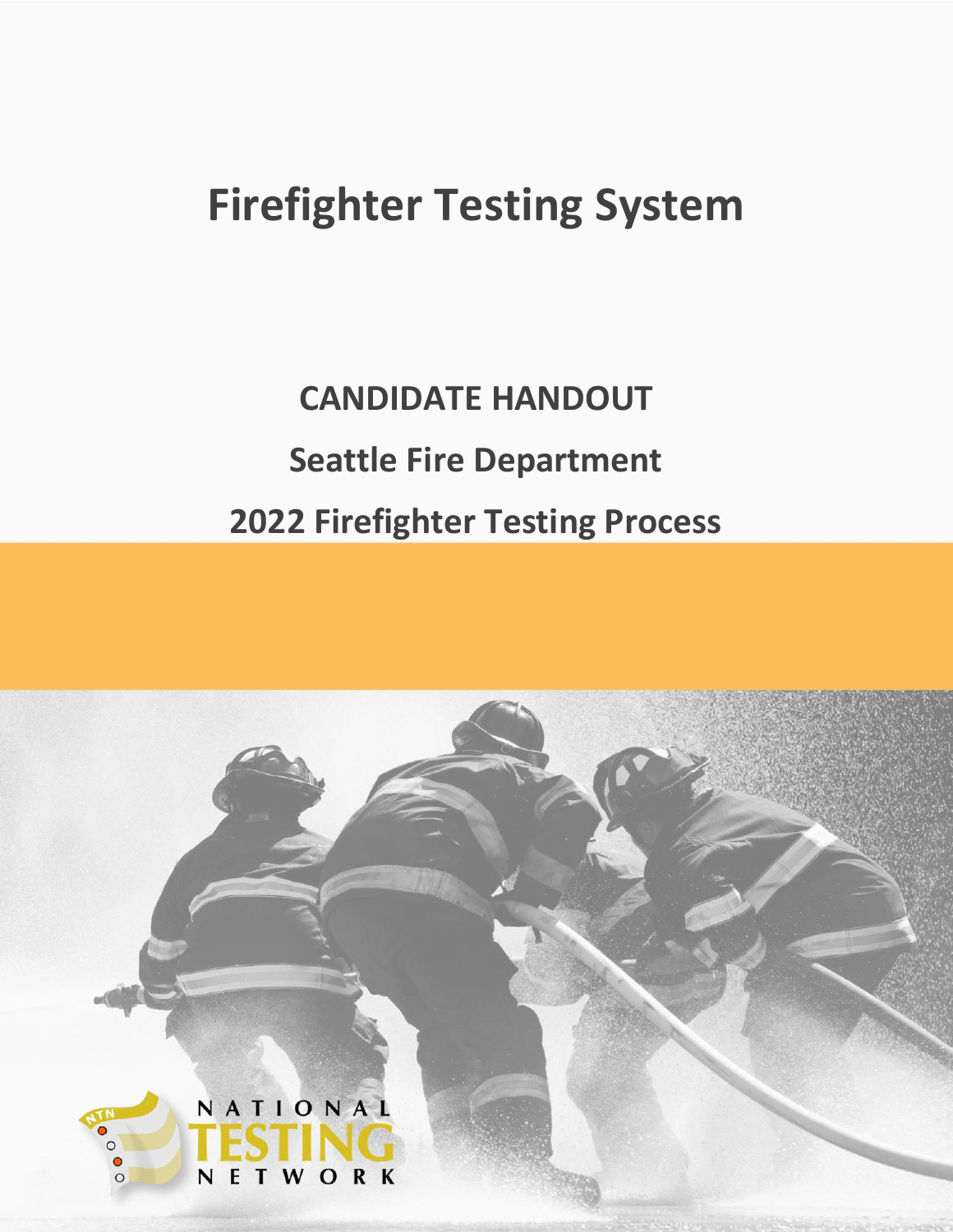# **Introduction**

This handout is designed to help you prepare for the City of Seattle Entry-Level Firefighter Testing Process. To be considered for an entry-level firefighter position at the Seattle Fire Department, you will need to successfully complete multiple phases of the department's testing process. This handout discusses the Firefighter Testing System , which is the first phase of the Seattle firefighter testing process.

The information provided in this handout is meant to be helpful and prepare you for the general nature of the process. The handout includes a general overview of each part of the Seattle firefighter testing process, general strategies for effective preparation and test-taking, and descriptions of procedures and materials you will encounter during each part of the Seattle firefighter testing process.

**Disclaimer:** While the information provided in this handout is meant to be helpful and prepare you for the general nature of the process, it is not meant to advise you of every question that will be asked. Some aspects of the process may be modified, if necessary. Additionally, the information in this handout is not exhaustive. We encourage you to act upon whatever additional course of study or strategies you believe will enhance your chances of performing effectively.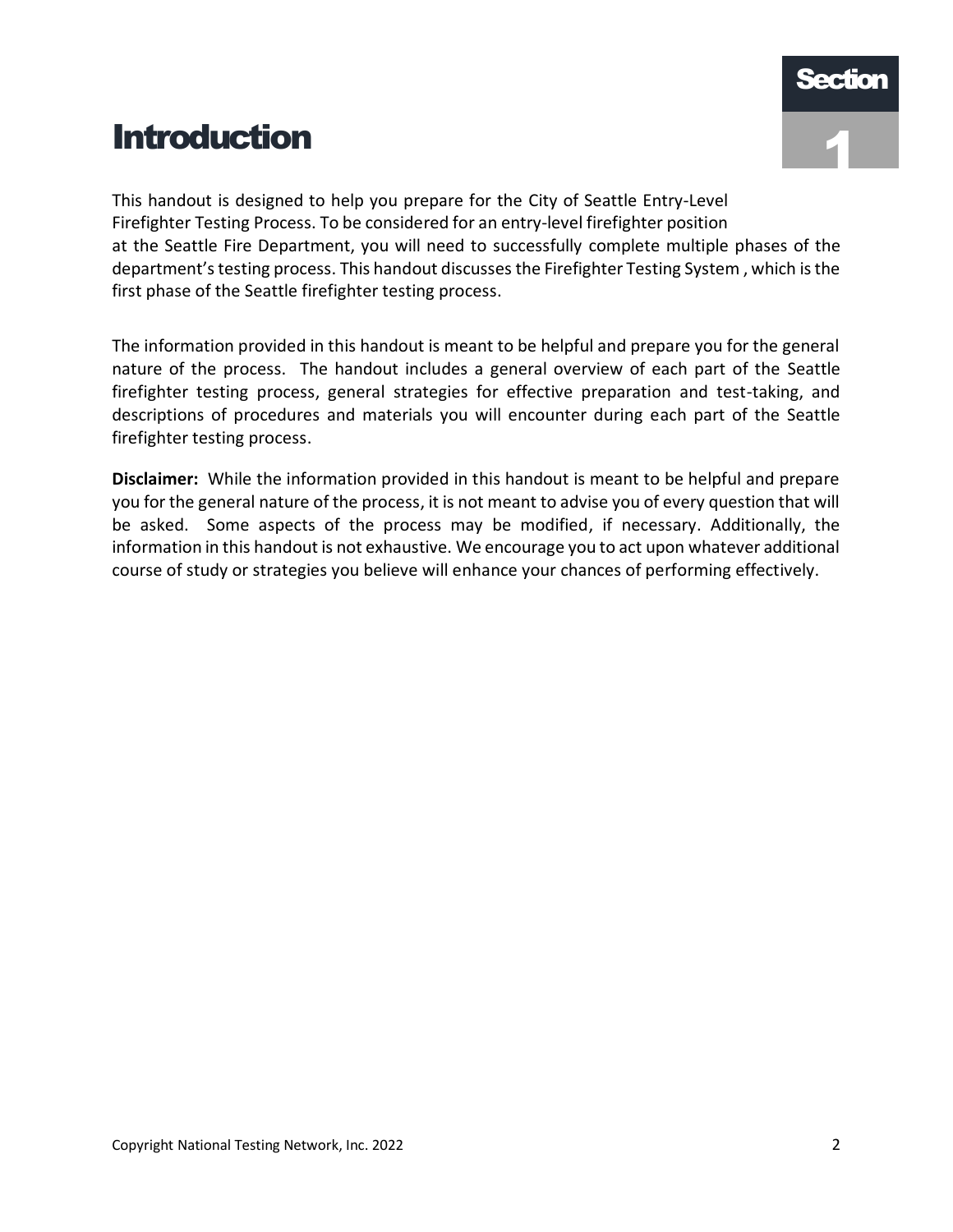# City of Seattle Application Process



# Submit an Application Before Your Exam

Individuals interested in participating in the City of Seattle Firefighter exam should start by completing an online application with the City of Seattle. The firefighter application can be found at the following link:

#### <https://www.governmentjobs.com/careers/seattle/jobs/3396111/firefighter-2022-civil-service-exam>

Once your application is received and approved, you will receive an invitation from National Testing Network (NTN) to participate in the exam process. Additional details regarding the exam process can be found in Section 3 of this handout.

### Community Resources

Online applications can be submitted with a computer, smartphone, or tablet. Public resources may be available to individuals who are interested in applying for the Firefighter exam, but do not have access to internet and/or the technology needed to submit their application. Applicants residing in the Seattle area can access computers with internet at Seattle or King County Public Libraries (if needed).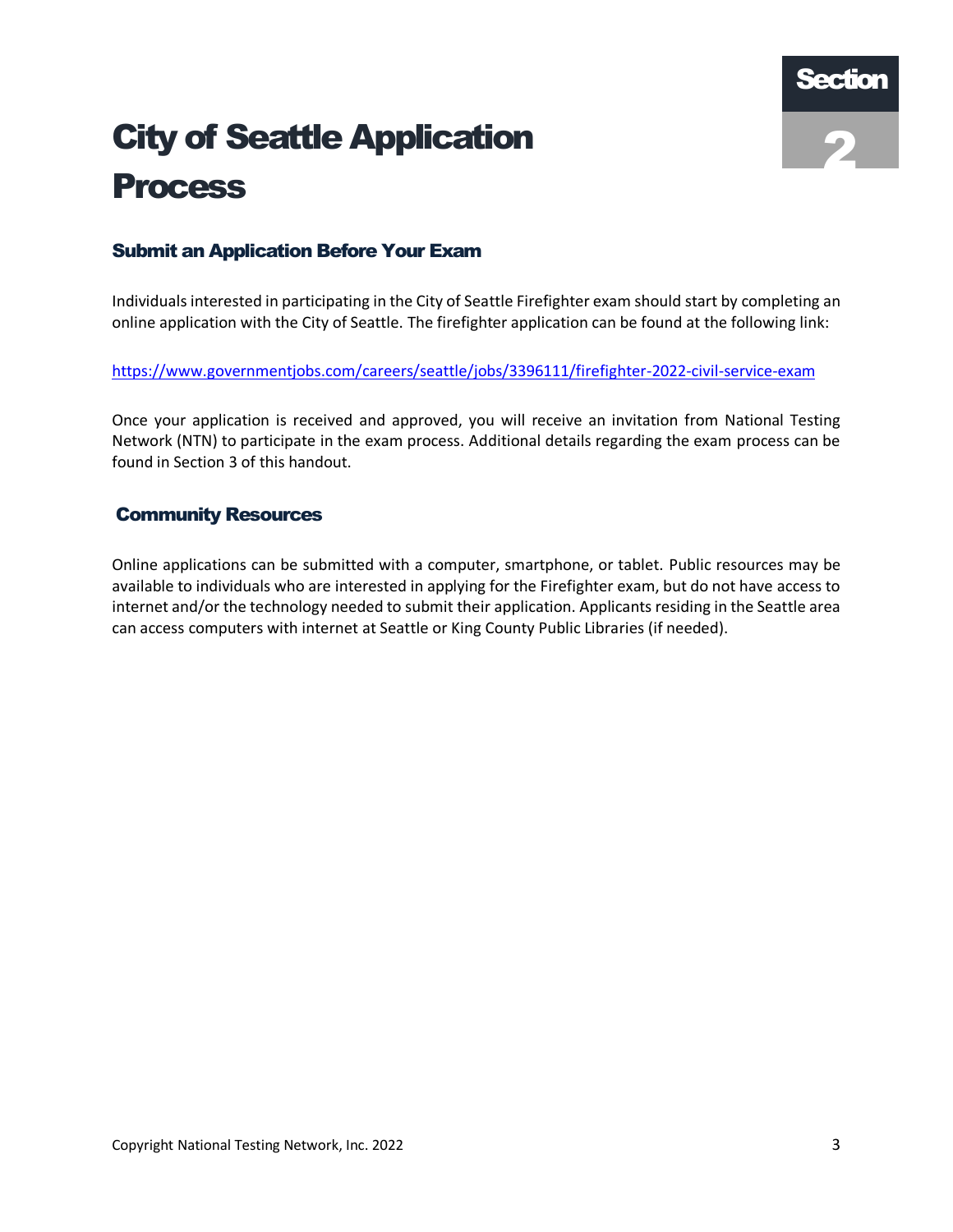# NTN Overview



# NTN Registration Process

- Visit National Testing Network (nationaltestingnetwork.com) to register.
- Schedule a test via NTN at any convenient testing location (or Virtual Testing).
	- $\circ$  If you would like to test virtually, you will need to [check system requirements](https://www.nationaltestingnetwork.com/publicsafetyjobs/index.cfm?mode=page/virtual) to make sure your system meets **all** requirements and to test your system.

# City of Seattle Testing Options

 **Option One – Complete Exams for City of Seattle:** Candidates may complete the required exams for the City of Seattle between March 1 and April 26 in one of NTN's administration centers, or virtually. The City of Seattle requires candidates to complete the FireTEAM exam and Part 1 of the Public Safety Self Assessment (PSSA). There is no cost to the candidate to take this exam; however, the score will only be valid for Seattle, and the candidate will not find out test results until the end of the examination window.

#### **OR**

 **Option Two – Transfer Scores:** Candidates who complete NTN FireTEAM between October 19, 2021, and April 26, 2022, are eligible to transfer their current score to Seattle at no cost. The candidate pays for the cost of their exam and can use their score for other jurisdictions.

*Please note*: The City of Seattle requires candidates to complete Part 1 of the Public Safety Self Assessment (PSSA) in addition to the FireTEAM exam. Candidates who elect to transfer their FireTEAM scores will need to complete the PSSA Part 1 if they have not already. This can be done after registering in the NTN portal. You will find the PSSA Part 1 in your NTN candidate account.

# Testing Location Details

If you are testing in-person (as opposed to virtually): some testing facilities offer **ALL computer-based testing** (no paper-based testing). Computer-based testing locations have individual computers and headphones. Answers are entered electronically. Our Everett, Federal Way, Olympia, Pasco, and Renton test sites are all computer-based.

Other locations offer classroom/paper-and-pencil testing, with a shared video projected on a large screen. Everyone completes the test at the same pace, and you record your responses onto a Scantron bubble answer sheet, using a pencil. Our Seattle – South Seattle CC (Georgetown) and Nexus Hotel are classroom testing.

Test as soon as you can. If you wait until the end of the testing period, you may have to drive farther or test at an inconvenient time for an available testing slot. **Complete your test by the closing date, April 26, 2022.**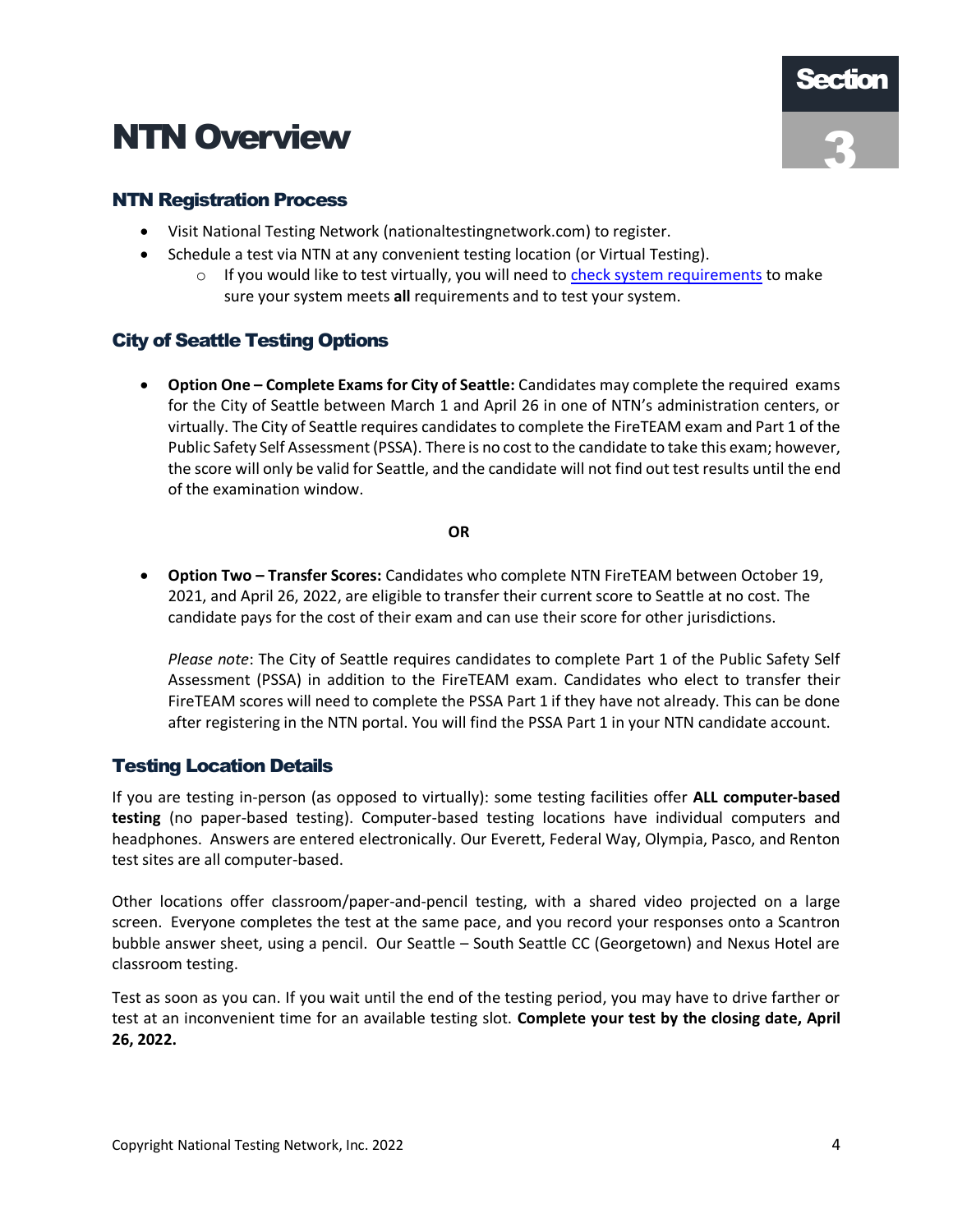### NTN Washington Testing Locations:

NTN has testing locations across the US. Below is a list of testing locations specifically in Washington State. For information about testing centers in your area, please see the NTN website.

Everett Testing Center Federal Way Testing Center Olympia Testing Center Pasco/Kennewick Testing Center Renton Testing Center Seattle – South Seattle CC Georgetown Campus Seattle – Nexus Hotel

# What to Expect at the Testing Center

- **You will receive an email receipt after you schedule your exam with important, detailed test center/testing instructions. Be sure to check your junk/spam email folder if you do not see the email right away.**
- **You MUST show up on time**; if you are late, you will be considered as a 'no-show.' NTN recommends arriving 30 minutes ahead of time so there is time to complete the check in process prior to testing.
- **Please allow ample time for parking.** At most sites, there is parking nearby, but if the testing center is busy, you may need to park a little farther away. Please be prepared to pay for parking.
- **No cell phones allowed in the room.** Candidates bring NOTHING into the testing room.
- **Candidates must know their log-in credentials** (created by you when you registered with NTN) for testing at a computer location.
- **NTN will supply all testing materials needed** (pencils- if applicable, headphones, etc.).
- **This is a standardized testing environment,** which means no talking, no firearms, no cell phones, no jackets, no hats or hoods, no vape pens, no watches, no water/food, and no personal items of any kind. NTN will provide everything needed for testing.
- **Cheating in any form is prohibited.**
- **No bathroom breaks are allowed during the test.** Should a candidate need to use the restroom, the test will NOT stop.
- Candidates should bring:
	- o Themselves, VALID government issued photo ID **(names must match exactly with your NTN account)**, all/any NTN usernames and passwords (these are CANDIDATE created when you schedule your exam, NTN will not have the ability to look up this information or reset it).
	- $\circ$  It is highly recommended candidates know the email address they used to create their NTN account in the event they need to reset a password last minute (this is done via the NTN website by the candidate; proctors cannot assist with this process for security purposes).
	- $\circ$  It is also recommended that candidates bring a copy of the EMAIL confirmation they receive when they schedule their test. This paper will not be allowed in the testing room.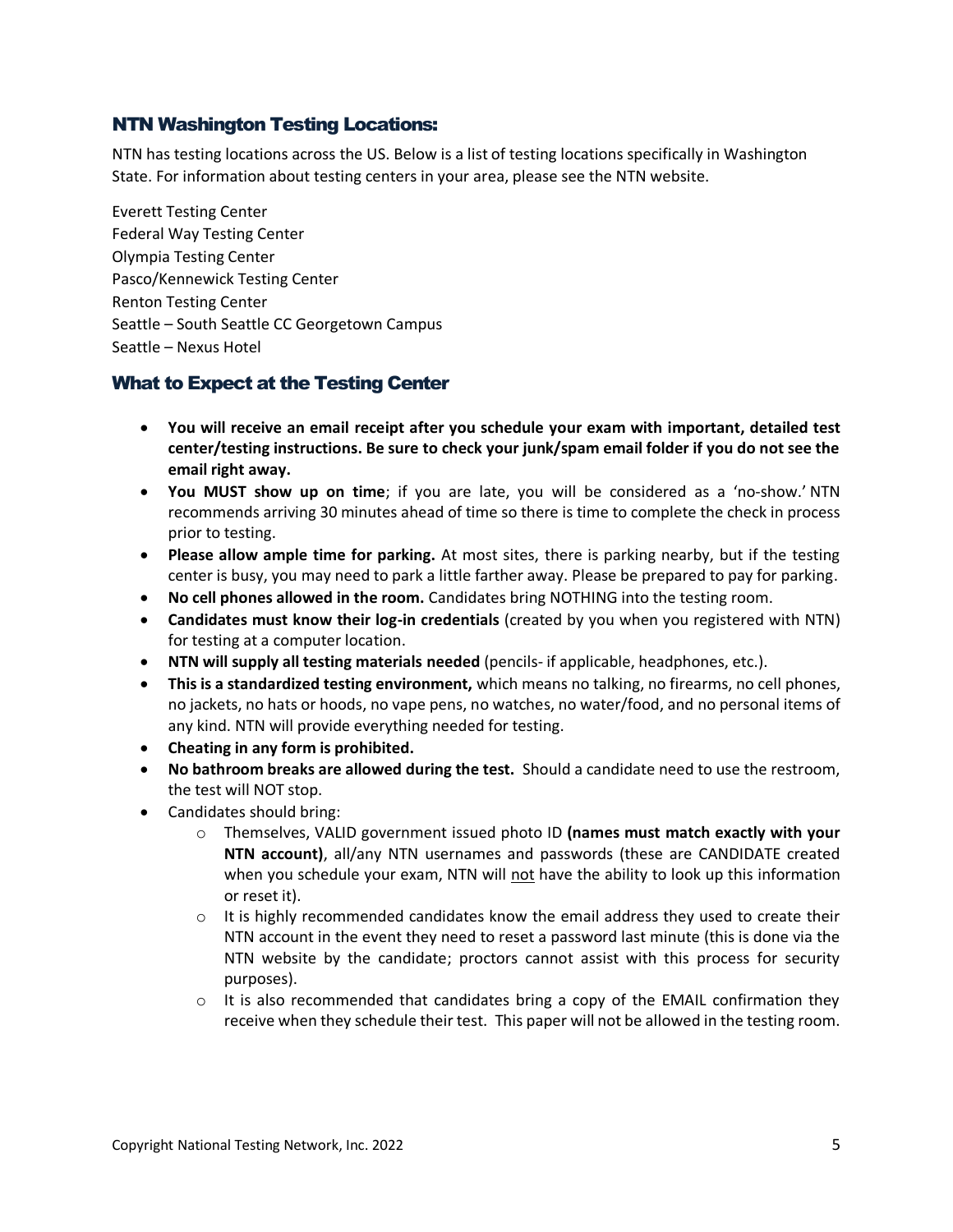# What to Expect When Testing Virtually

- **Review the NTN Virtual Testing Instructions [here](https://www.nationaltestingnetwork.com/publicsafetyjobs/index.cfm?mode=page/virtual)** before scheduling a virtual test.
- **You will receive an email after you schedule your exam with important detailed testing instructions.**
- In order to test virtually, you need to download the NTN kiosk program prior to your scheduled testing appointment. When it is time for the test to start, you log in to the kiosk program.
- **You MUST log in and 'show up' on time,** if you are late, you will be considered as a 'no-show.'
- **Grant full access to your computer and your web camera,** both audio and video, to our proctor during your exam.
- **A closed, quiet, private room,** with high-speed internet that is well-lit, and uncluttered with a single entrance/exit door that fully closes.
- **A mirror at least 5 inches wide that can be held up to your computer.**
- **No cell phones or other electronics allowed in the room (this includes smart speakers/smart home assistants).**
- **Multiple monitors are NOT allowed.**
- **Wireless headphones are NOT allowed.**
- **•** Sunglasses and hats are NOT allowed.
- **Food and drink are NOT allowed.**
- **Vape pens are NOT allowed.**
- **Paper and pencil or pens are NOT allowed.**
- **Candidates must know their log-in credentials** (provided to you during registration for NTN) for virtual testing.
- **This is a standardized testing environment,** which means no personal items of any kind.
- **Cheating in any form is prohibited.**
- **No bathroom breaks are allowed during the test.** If you leave the view of the proctor at any time, the proctor will end your exam.
- Candidates should bring:
	- o Themselves, VALID government issued photo ID **(names must match exactly with your NTN account)**.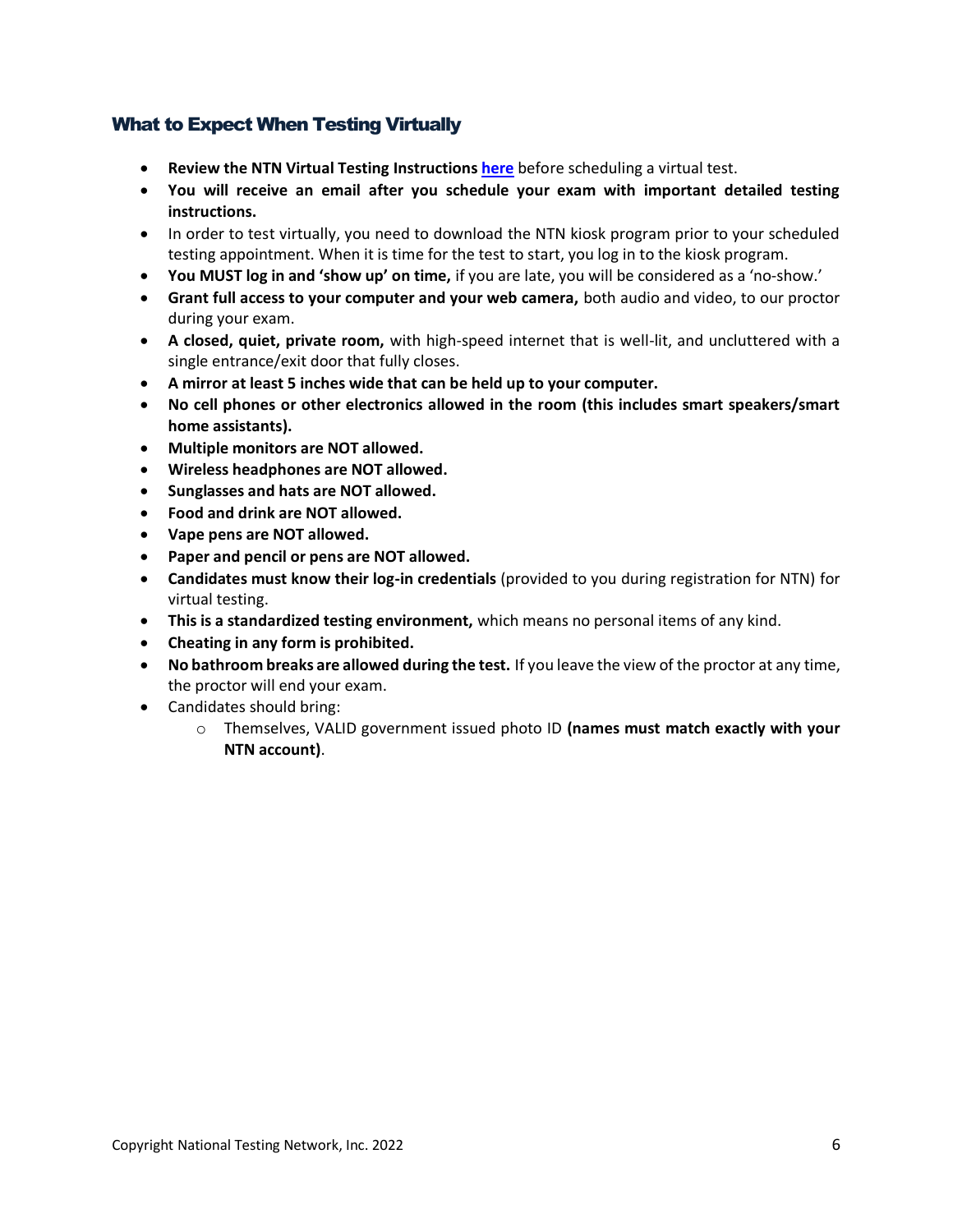# NTN Firefighting Testing System **Overview**



NTN's Firefighter Testing System was developed to measure specific aptitudes important to firefighter and emergency response occupations. You will be taking five testing components. The first is the Public Safety Self Assessment (PSSA) Part 1 that you can complete online in your candidate account after you register with NTN. The following four components: Human Relations Video Test, a Mechanical Test, a Math Test, and a Reading test, will be taken at a testing location or proctored via virtual testing.

Character is important in the fire service. You will be required to sign a confidentiality agreement stating that you have not and will not violate test security through coaching or exchange of specific information about test items. Breach of this agreement is subject to prosecution under federal copyright law and would be viewed as an unacceptable integrity failure for an employee or prospective employee.

If testing at a location where there is video projected (not online), the answer sheet you will use is machine scored. Only mark one answer for each question and fill in the bubble completely. If you mark more than one answer, you will get the question wrong.

Regardless of where you test, if you don't know the answer to a question, the best strategy is to make your best guess. Questions left unanswered will not receive credit.

# Video-Based Human Relations Test

#### (Approximately 60 Minutes)

The Video Human Relations Test focuses on teamwork and human relations. It was specifically designed for the fire service. Test items were developed through rigorous research with many panels of experienced fire service professionals. Experience is not required to answer the questions correctly in this test. Common sense and personal judgement are always your best guide. You will watch a video segment and then choose the BEST course of action in a multiple-choice format.

If you are at a paper-and-pencil testing location where the video is projected, the items play without pausing . After each question is presented, you will have a brief period to mark the answer you think is best before the next question is presented. You will see each question only once.

If at an online testing location, or testing virtually, the items play without pausing. After each question is presented, you will have a brief period to select the best answer using the mouse.

You don't need fire service experience to answer these questions. The test is not intended in any way to test knowledge of policies or technical aspects of the job. Any such information that may be needed to answer a question is provided in the test. You are not expected to know anything other than what is stated. Base your answers only on information given in the test and your own personal judgement.

# Video Human Relations Test Instructions

These are the instructions for taking the Video Human Relations Test. These instructions will also be presented to you on video at the time of the actual testing.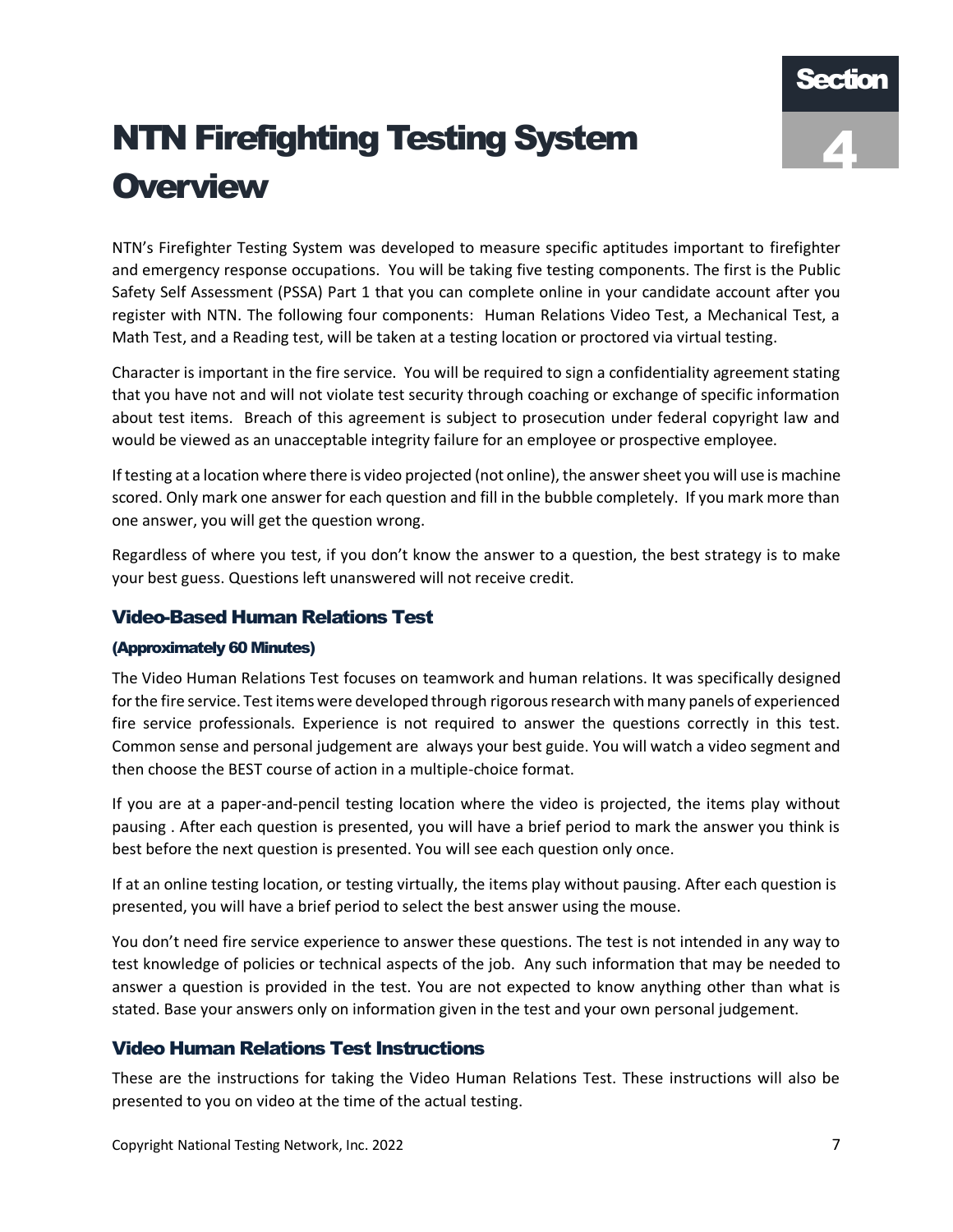*This is a human relations video test that has two parts. In Part I, you will see video scenarios depicting firefighters. Each scenario is followed by a question with four answers. In part II, you'll be asked your opinion about firefighters you saw in Part I. This is a human relations test focusing on teamwork and public relations. It's a test of your common sense.* 

*You don't need experience to answer these questions. This is not a test of your knowledge of any particular policy, codes, or technical aspects of the job. Any information like that, that may be needed to answer a question, will be provided in the test. For instance, at times it is stated that certain personal protective equipment is required. You are not expected to know anything other than what is stated. Base your answers only on information given in the test and your own common sense.* 

*This is a test. It is not in any way intended as training or as an example of how firefighters and rescue personnel should handle their jobs. Firefighters may or may not be demonstrating good performance. Sometimes, you will see firefighters who make poor choices about what to do. Answer each question based on everything you have seen and heard in the video up to that point. Choose the BEST option from the four available answers. Don't get stuck thinking about answer choices that are not available to you.*

*Also keep in mind, there are no trick questions. Although all the answers may not be equal in terms of common sense, they would all be choices available to the firefighters in the scenarios. In no case is an answer wrong because the choice would not be possible.* 

*Pay attention to the behaviors and actions of the firefighters and supervisors you see in the scenarios, and consider how it would feel to work with these individuals. In Part II, you will be asked your opinion about many of the characters that you saw. Keep this in mind as you watch Part I.*

### Mechanical Reasoning Test

#### (30Minutes)

The Mechanical Test is a multiple-choice mechanical aptitude test presented on video. You will see an introduction to a simple system, in the form of an animated brick making factory, and then be asked questions about the factory. Most of the questions are about basic mechanical objects such as valves, and principles such as water pressure. You will also be asked to answer troubleshooting type questions and observe system operations for problems. All of the questions can be answered based on common sense and observation of how everyday objects work. The Mechanical Reasoning Test is also timed.

If at a testing location where the video is projected, the items play without stopping. After each question is presented, you will have a brief period to mark the answer you think is best before the next question is presented. You will see each question only once.

If at an online testing location, or testing virtually, the items play without stopping. After each question is presented, you will have a brief period to select the best answer using the mouse.

### Math Test

#### (14 Minutes)

The Math Test is based on the basic math skills one would need to be a successful firefighter. Questions are presented aloud, so you must listen carefully. If at a testing location where the video is projected, you will be asked to write your answers on your answer sheet in the space provided, and then later you will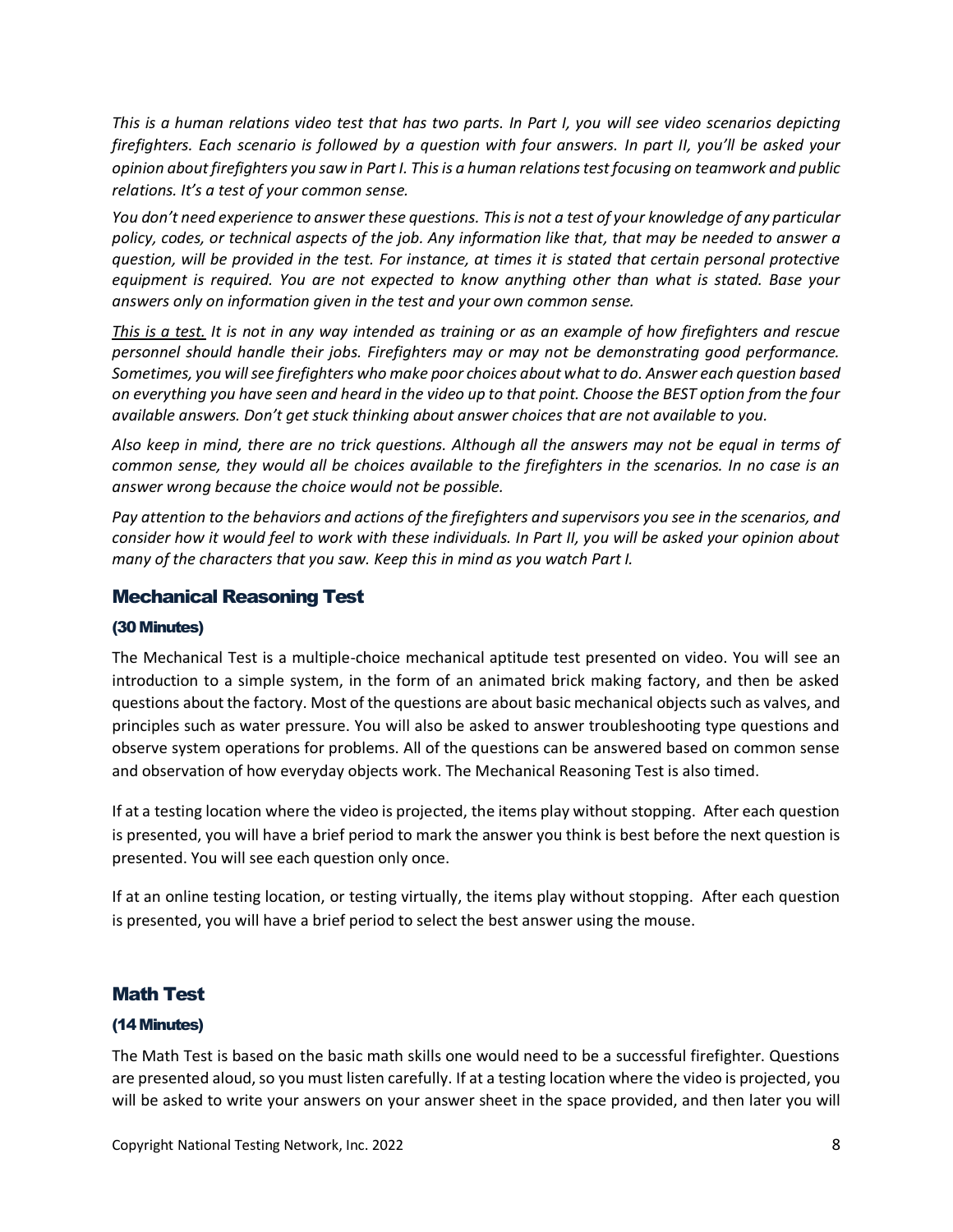be given time to bubble those answers in. If at an online testing location, the items play without stopping. For the first part of the Math Test, after each question is presented, you will have a brief period to type your answer into the text box. The last part of the Math Test requires that you select the best answer using the mouse.

Questions relate to calculating basic subtraction, division, and multiplication. The last section asks you to figure proportions. If testing at a test location with an answer sheet, after all the questions are presented, you will be given time to bubble in the answers you have written. All answers must be bubbled on your bubble answer sheet to receive credit.

# Reading Test

#### (6 Minutes)

For the Reading Test, you will be asked to answer multiple-choice reading questions. This test is designed specifically for firefighters, a job requiring ongoing study of difficult and technical materials. The test is based on actual job materials. You will be required to read a passage and choose the words that best fit in the blanks. You will have 6 minutes to complete the Reading Test.

If at a testing location where the video is projected, you will fill in the bubbles on your answer sheet that correspond with the correct answer. If at a computer-based testing location or virtual testing, you will select the correct answer from a drop-down menu.

| <b>Example</b>                    |    | <b>Choices</b> |              |         |         |
|-----------------------------------|----|----------------|--------------|---------|---------|
|                                   |    | A              | B            | С       | D       |
|                                   |    |                |              |         |         |
| This test is designed             |    |                |              |         |         |
| for firefighters,<br>1            | 1. | never          | specifically | usually | as      |
| requiring on-<br>$2^{\circ}$<br>a | 2. | job            | test         | vehicle | suspect |
| going study of difficult and      |    |                |              |         |         |
| technical materials.              |    |                |              |         |         |

Here is an example using a sentence from the paragraph above:

#### Correct Responses:

For each of the blanks, only one of the answers provided makes sense. The only answers that make sense in the above example are:

- 1. b (specifically)
- 2. a (job)

# Public Safety Self Assessment (PSSA)

The Public Safety Self Assessment (Part 1) is an additional component of the Firefighter Testing System. Candidates access this test through their NTN Candidate Account.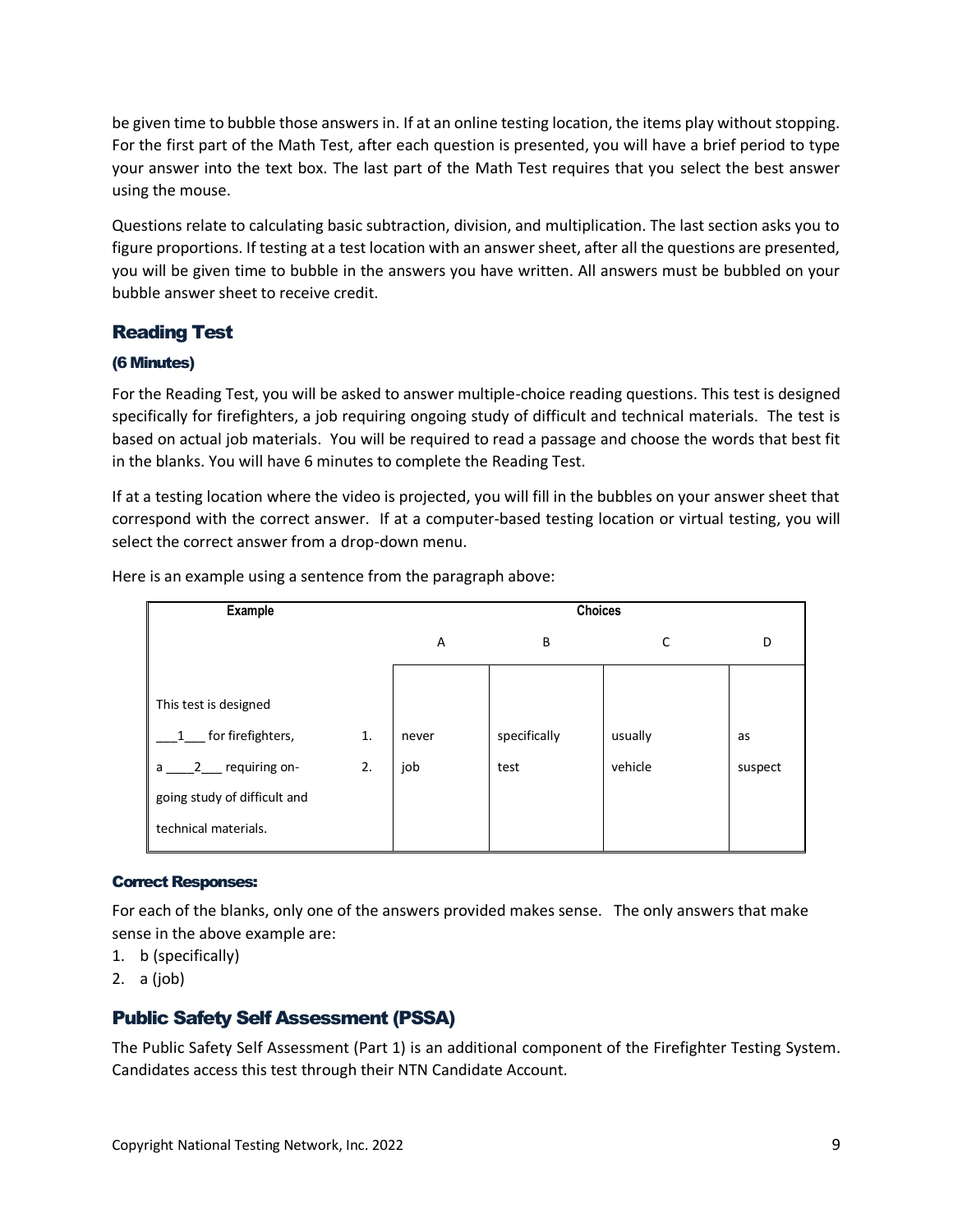Part 1 of the PSSA must be taken online. Once you begin the test, the timer will start and cannot be stopped. After each question is presented, you will have a brief period to select the best answer using the mouse or the keyboard (please refer to respective instructions).

#### Part 1 (60 minutes)

You will be asked to read statements and respond with how much you agree or disagree with the statement. You will have one hour to complete all the questions and you must complete them all in one sitting. The test is timed. You cannot skip any questions. Once the timer starts, it does not stop.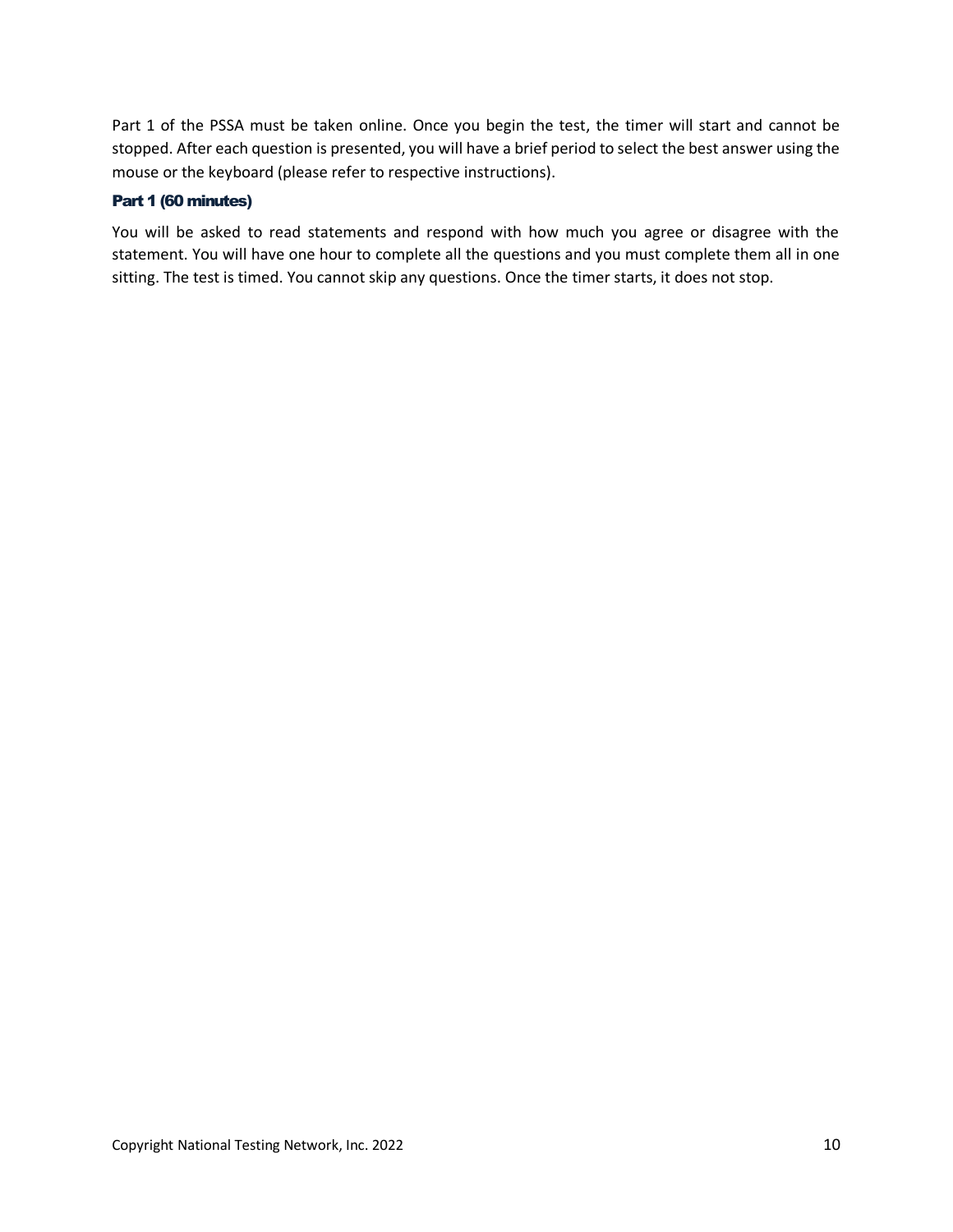# Test Taking Tips

The NTN Firefighter Testing System includes multiple-choice questions. To get the highest score, always select the best choice listed, even if more than one seems good to you. Be sure to read all answers before deciding your final answer. Don't focus on a choice that is not given to you. Don't get distracted by thinking of other possible responses that are not among the choices presented. Don't get stuck on the idea that you want to combine two responses. Show your judgment by picking the one answer that, by itself, is better than any other answer, by itself.

Prepare yourself physically and mentally for your exam as you would prepare yourself for any special assignment that requires concentration. Get the amount of sleep that will leave you most alert. It's also a good idea to eat a nutritious and hearty meal to help you stay focused throughout your exam. Unusual changes in your routine may cause you problems during your exam. For example, consuming more caffeine than usual may make you jittery; less than usual may leave you listless. Try to remain calm and relaxed before and during your exam. If you feel anxious, take a few moments to calm yourself down.

Here are some additional tips to help you during the exam. These simple procedures will help you avoid marking the wrong answer when you know the right one.

- **1. Listen to the instructions.** Before you begin the exam, it is important that you read and/or listen to all instructions carefully. Ensure you know how to correctly fill out the answer sheet. Specific instructions will be provided at the time of the test.
- **2. Read all of the answers before choosing one.** The most common answer people choose is *a*, whether it is right or not. That is because they think the first answer looks okay, so they stop reading. Don't make the mistake of not reading all answers before making a selection. Even if *a* looks like a really good answer, one of the other answers may be better. When you read the other alternatives, you may think of something you had missed at first.
- **3. Use process of elimination.** If you aren't sure of the correct answer, use process of elimination. Eliminate answer choices that you know are definitely wrong. Then focus on selecting the best answer from the choices remaining.
- **4. Do not read something into the question that is not there.** On a situational question, assume that everything is normal unless the question tells you differently. Assume that the pavement is dry; visibility is good; your supervisor is competent; and citizens are behaving normally. When something is amiss, the question will tell you. Stick to the facts of the questions.
- **5. Answer every question.** There is no penalty for guessing. Even if you don't know the correct answer, you have one chance in four of choosing the right one. If you can eliminate one or two of the alternatives, your chances are even better.